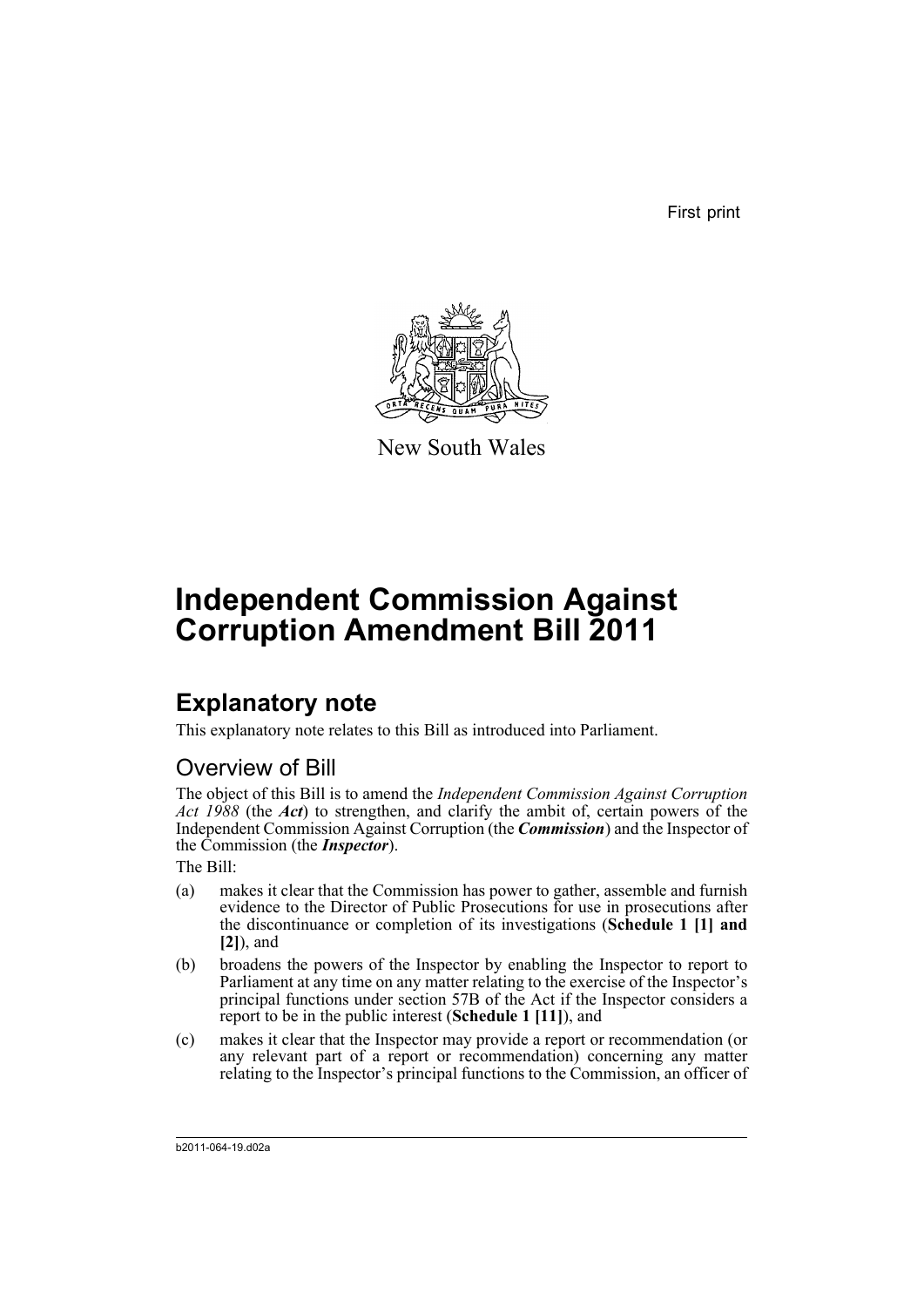Explanatory note

the Commission, a person who made a complaint or any other affected person if the Inspector considers that the matter can be effectively dealt with by such a recommendation or report (**Schedule 1 [9]**), and

- (d) provides that section 40 of the *Surveillance Devices Act 2007* does not prevent the use, publication or communication of protected information within the meaning of that Act for the purpose of the exercise of the Inspector's functions under section 57B of the Act (**Schedule 1 [10]**), and
- (e) permits a person who has been summonsed to appear at a compulsory examination or public inquiry for the purpose of producing a document or thing to produce the document or thing without appearing if excused from appearance by the Commissioner for the Commission and for any document or other thing so produced in accordance with the Commissioner's directions to be privileged (**Schedule 1 [3]–[8]**), and
- (f) makes it clear that the Industrial Relations Commission cannot deal with an application under Part 6 (Unfair dismissals) of Chapter 2 of the *Industrial Relations Act 1996* by an officer of the Independent Commission Against Corruption whose employment is terminated by the Commissioner (**Schedule 1 [12]**), and
- (g) provides for the making of savings and transitional regulations and makes amendments of a savings and transitional or consequential nature (**Schedule 1 [13] and [14]**).

## Outline of provisions

**Clause 1** sets out the name (also called the short title) of the proposed Act.

**Clause 2** provides for the commencement of the proposed Act on the date of assent to the proposed Act.

**Schedule 1** contains the amendments described in the Overview above.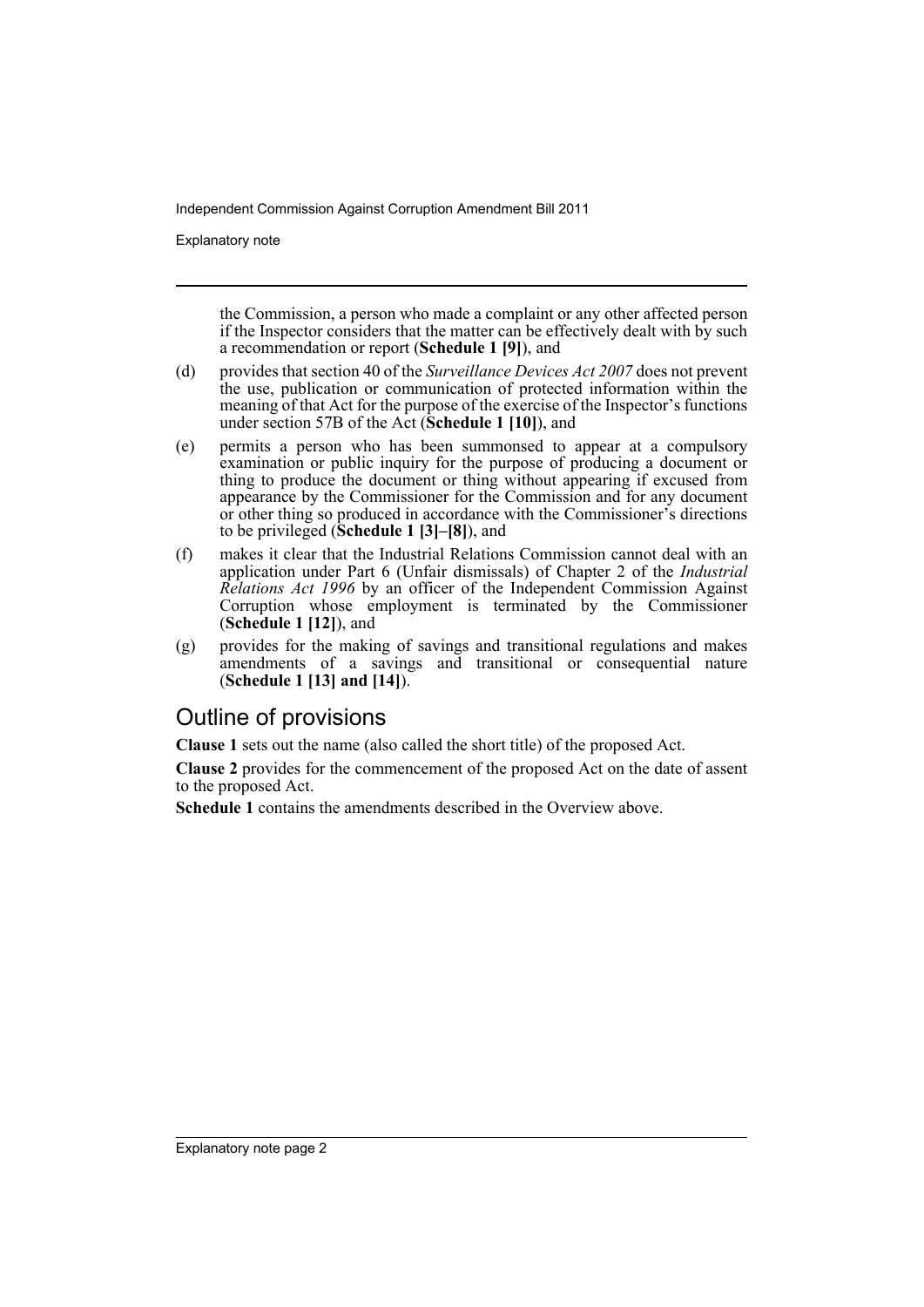First print



New South Wales

# **Independent Commission Against Corruption Amendment Bill 2011**

## **Contents**

|            |                                                                          | Page |
|------------|--------------------------------------------------------------------------|------|
| 1.         | Name of Act                                                              |      |
|            | 2 Commencement                                                           | 2    |
| Schedule 1 | Amendment of Independent Commission Against<br>Corruption Act 1988 No 35 | 3    |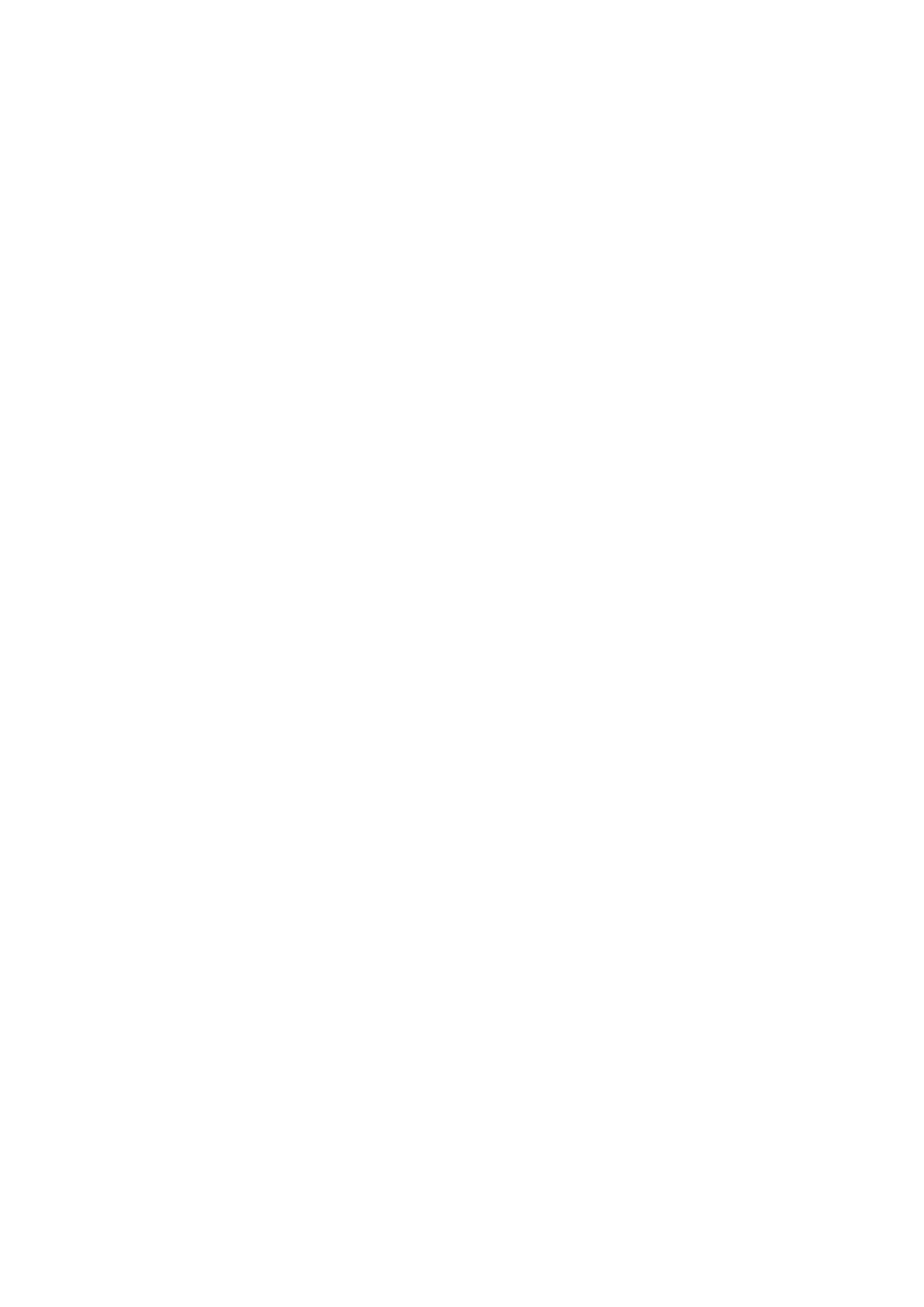

New South Wales

# **Independent Commission Against Corruption Amendment Bill 2011**

No , 2011

## **A Bill for**

An Act to amend the *Independent Commission Against Corruption Act 1988* to make further provision with respect to the powers of the Independent Commission Against Corruption, the Commissioner for the Commission and the Inspector of the Commission; and for other purposes.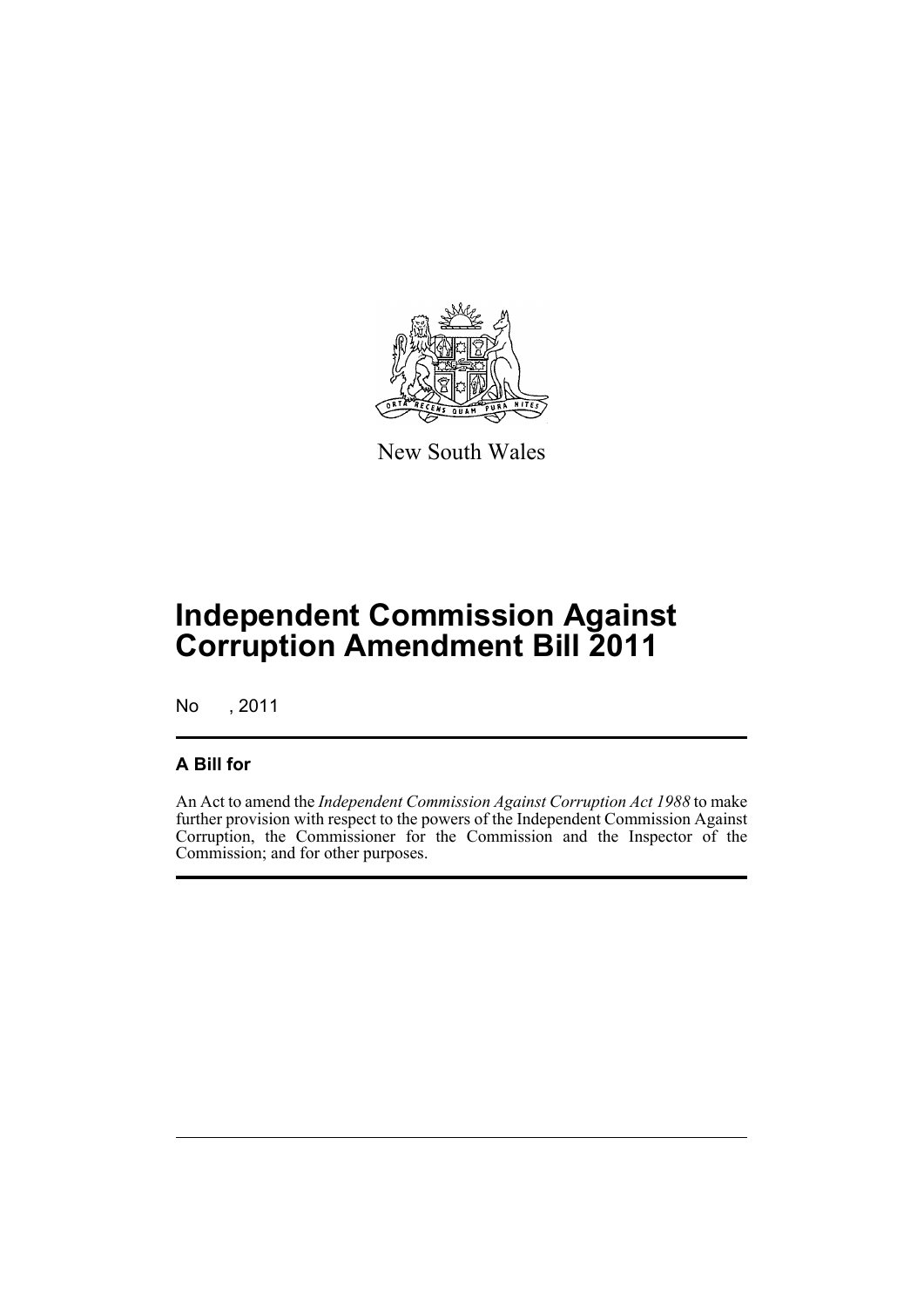<span id="page-5-1"></span><span id="page-5-0"></span>

| The Legislature of New South Wales enacts: |                                                                                         |                     |  |  |
|--------------------------------------------|-----------------------------------------------------------------------------------------|---------------------|--|--|
|                                            | Name of Act                                                                             | $\mathcal{P}$       |  |  |
|                                            | This Act is the <i>Independent Commission Against Corruption</i><br>Amendment Act 2011. | 3<br>$\overline{4}$ |  |  |
|                                            | Commencement                                                                            | 5                   |  |  |
|                                            | This Act commences on the date of assent to this Act.                                   |                     |  |  |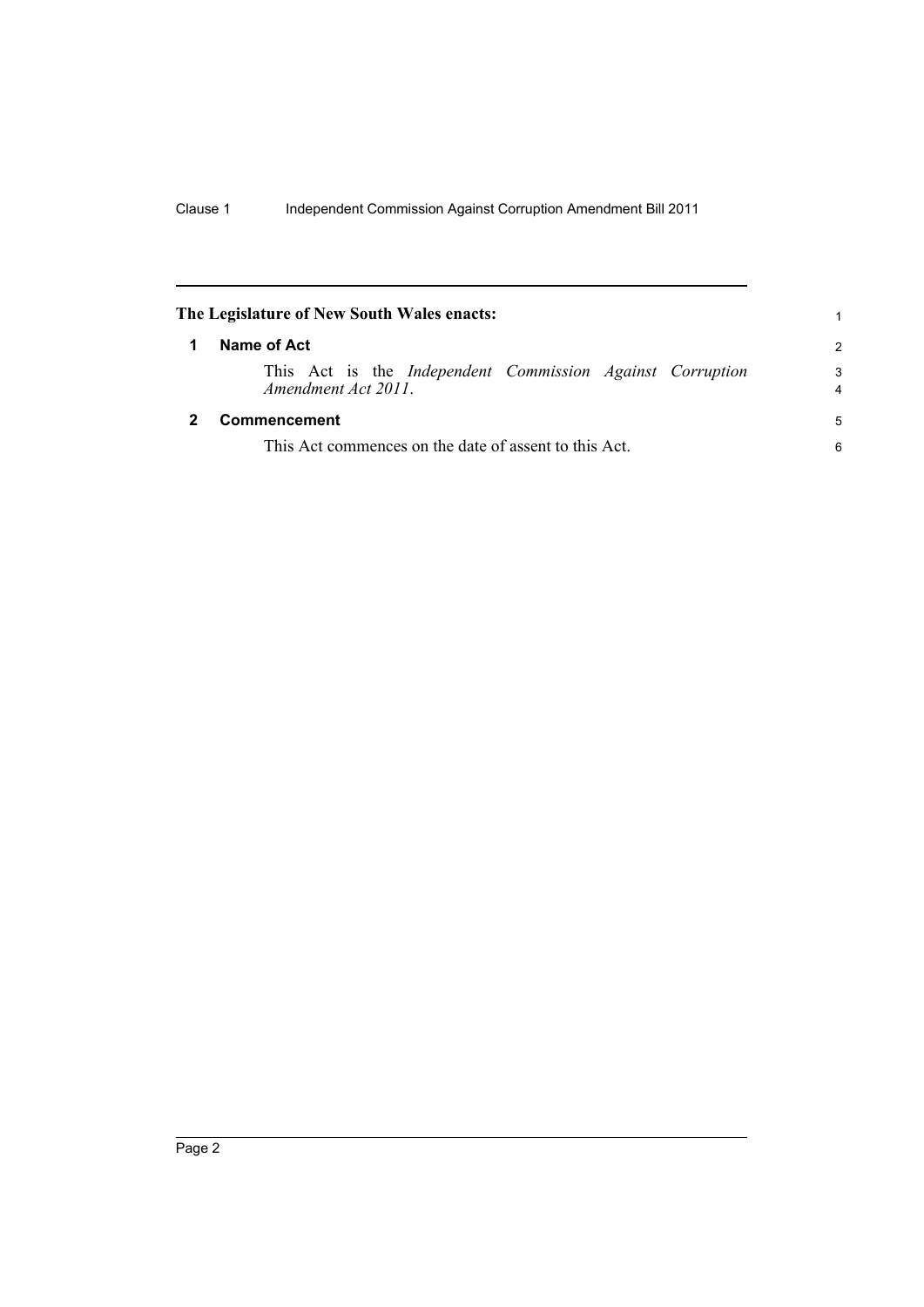Amendment of Independent Commission Against Corruption Act 1988 No 35 Schedule 1

## <span id="page-6-0"></span>**Schedule 1 Amendment of Independent Commission Against Corruption Act 1988 No 35**

| [1]   | <b>Section 14 Other functions of Commission</b>                    |                                                                                                                                                                                                                                                                                                                                                                                                                                | 4                                                        |
|-------|--------------------------------------------------------------------|--------------------------------------------------------------------------------------------------------------------------------------------------------------------------------------------------------------------------------------------------------------------------------------------------------------------------------------------------------------------------------------------------------------------------------|----------------------------------------------------------|
|       | Omit section $14(1)(a)$ . Insert instead:                          |                                                                                                                                                                                                                                                                                                                                                                                                                                |                                                          |
|       |                                                                    | to gather and assemble, during or after the discontinuance<br>(a)<br>or completion of its investigations, evidence that may be<br>admissible in the prosecution of a person for a criminal<br>offence against a law of the State in connection with<br>corrupt conduct and to furnish such evidence to the<br>Director of Public Prosecutions,                                                                                 | 6<br>$\overline{7}$<br>8<br>$\boldsymbol{9}$<br>10<br>11 |
| $[2]$ | Section 14 (1) (b)                                                 |                                                                                                                                                                                                                                                                                                                                                                                                                                | 12                                                       |
|       | after "furnish".                                                   | Insert ", during or after the discontinuance or completion of its investigations,"                                                                                                                                                                                                                                                                                                                                             | 13<br>14                                                 |
| [3]   |                                                                    | Section 35 Power to summon witnesses and take evidence                                                                                                                                                                                                                                                                                                                                                                         | 15                                                       |
|       | section $35(1)$ .                                                  | Insert "(the <i>required appearance</i> )" after "named in the summons" in                                                                                                                                                                                                                                                                                                                                                     | 16<br>17                                                 |
| [4]   | <b>Section 35 (4)</b>                                              |                                                                                                                                                                                                                                                                                                                                                                                                                                | 18                                                       |
|       | Omit "attend" and "attendance" wherever occurring.                 |                                                                                                                                                                                                                                                                                                                                                                                                                                |                                                          |
|       | Insert "appear" and "appearance", respectively.                    |                                                                                                                                                                                                                                                                                                                                                                                                                                |                                                          |
| [5]   | Section 35 (4A)                                                    |                                                                                                                                                                                                                                                                                                                                                                                                                                | 21                                                       |
|       | Insert after section $35(4)$ :                                     |                                                                                                                                                                                                                                                                                                                                                                                                                                |                                                          |
|       | (4A)                                                               | The Commissioner may, by notice in writing, excuse a person<br>who has been summoned to appear before the Commission and<br>produce documents or other things from the required appearance<br>on condition that the person (or a person acting on the person's<br>behalf) produces those documents or things in accordance with<br>any directions given by the Commissioner before the time of the<br>the required appearance. | 23<br>24<br>25<br>26<br>27<br>28<br>29                   |
| [6]   | <b>Section 35 (5)</b>                                              |                                                                                                                                                                                                                                                                                                                                                                                                                                | 30                                                       |
|       | Omit "so excused or released".                                     |                                                                                                                                                                                                                                                                                                                                                                                                                                |                                                          |
|       | Insert instead "excused or released under subsection (4) or (4A)". |                                                                                                                                                                                                                                                                                                                                                                                                                                |                                                          |

1 2 3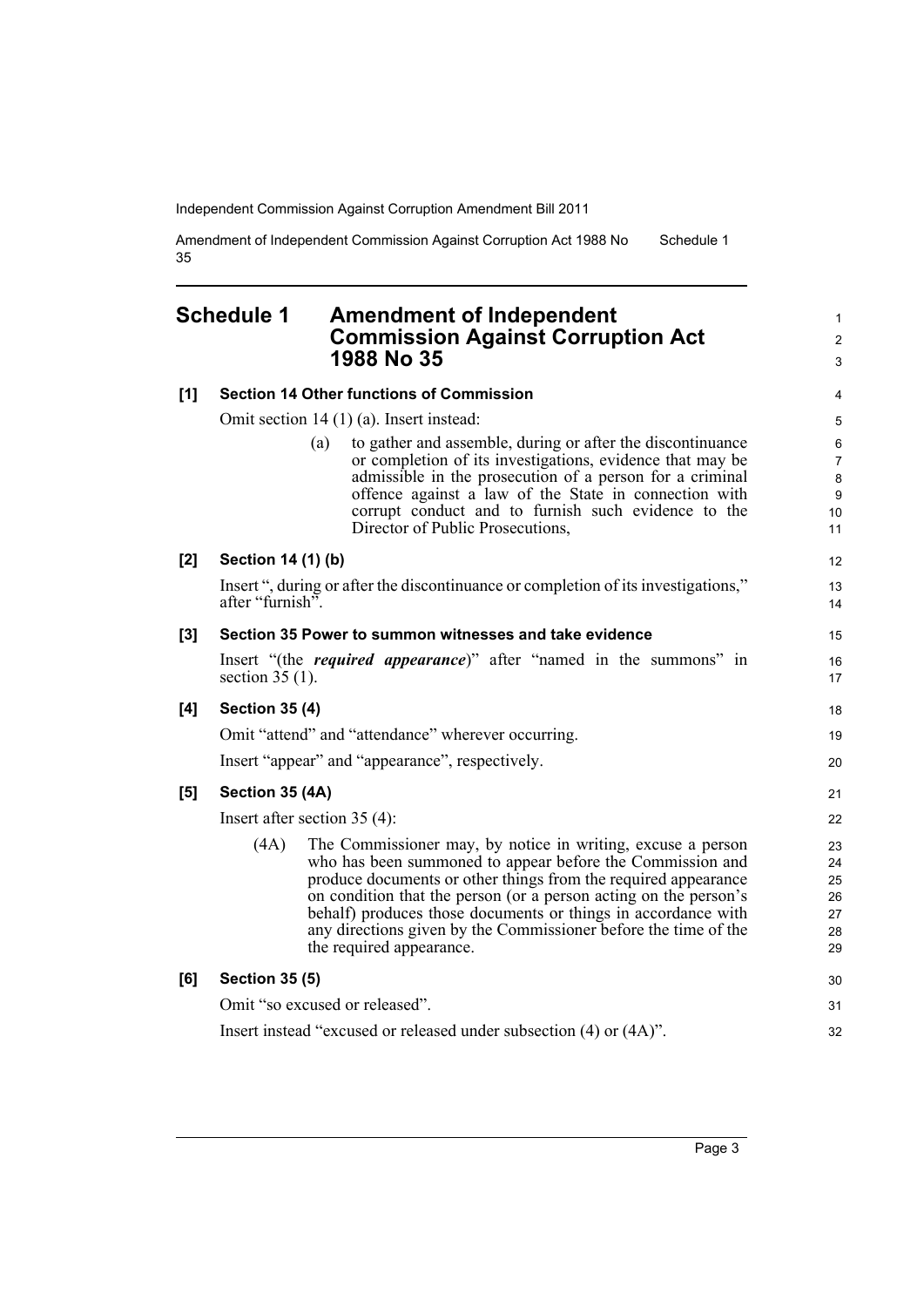Schedule 1 Amendment of Independent Commission Against Corruption Act 1988 No 35

### **[7] Section 35 (5A)**

Insert after section 35 (5):

(5A) A person who, after being excused under subsection (4A) from the required appearance, fails to produce the documents or things concerned in accordance with the Commissioner's directions is taken to have failed to appear before the Commission in obedience to the summons.

#### **[8] Section 37 Privilege as regards answers, documents etc**

Insert "or in accordance with a direction given by the Commissioner under section 35 (4A)" after "Commission" wherever occurring in section 37 (3) and (5) (a).

#### **[9] Section 57B Principal functions of Inspector**

Insert after section 57B (4):

- (5) Without affecting the power of the Inspector to make a report under Part 8, the Inspector may, at any time:
	- (a) make a recommendation or report concerning any matter relating to the functions of the Inspector under this section that the Inspector considers may effectively be dealt with by recommendation or report under this section, and
	- (b) provide the report or recommendation (or any relevant part of it) to the Commission, an officer of the Commission, a person who made a complaint or any other affected person.

### **[10] Section 57F Incidental powers**

Insert at the end of the section:

(2) Section 40 of the *Surveillance Devices Act 2007* does not apply to the use, publication or communication of protected information within the meaning of that Act in relation to the exercise of the Inspector's functions under section 57B.

### **[11] Section 77A Special reports**

Insert at the end of the section:

- , and
- (c) any other matter relating to the exercise of a function to audit, deal with or assess any matter under section 57B that the Inspector considers warrants the making, in the public interest, of a special report.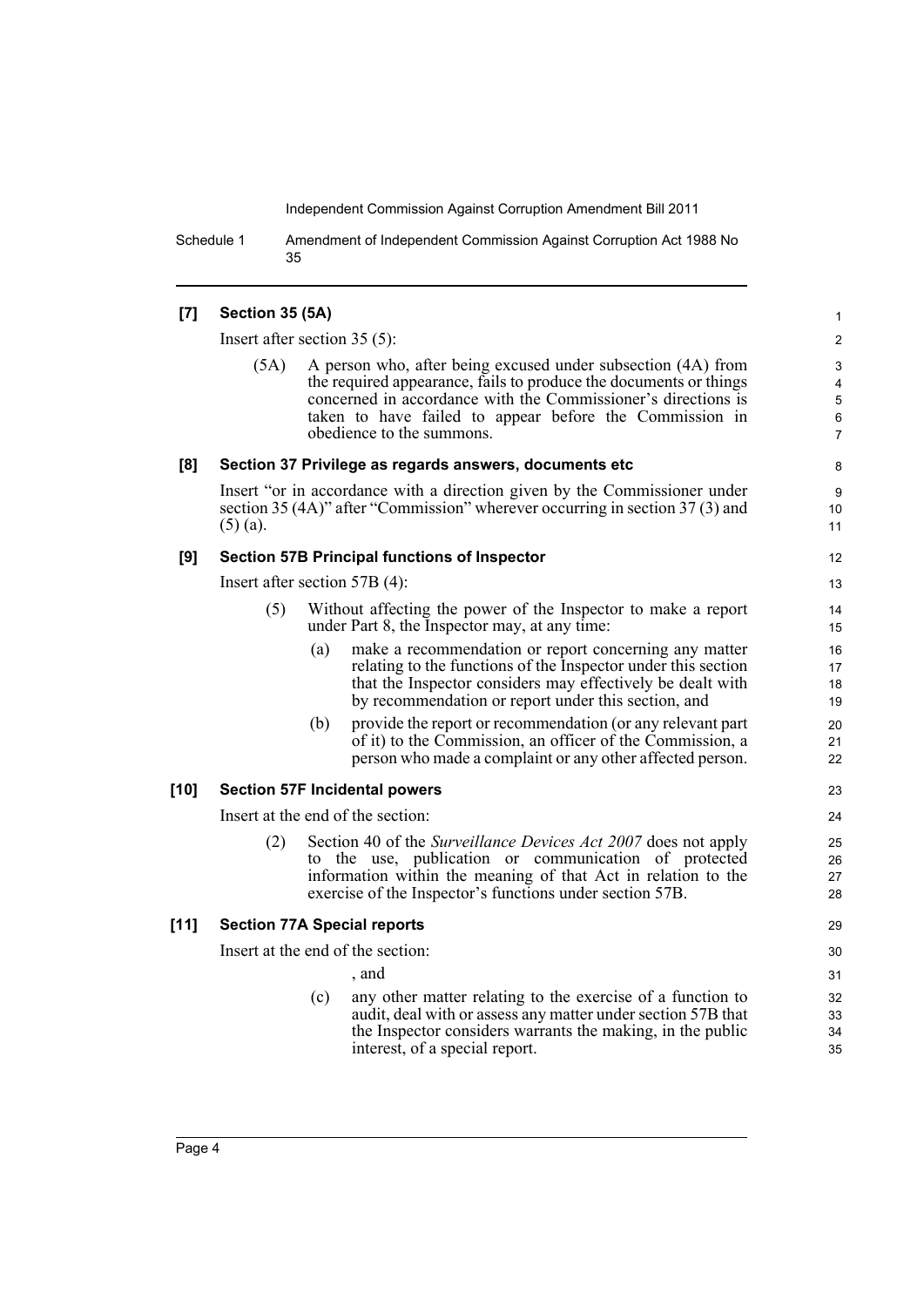Amendment of Independent Commission Against Corruption Act 1988 No 35 Schedule 1

| $[12]$ | <b>Section 104 Appointment of staff</b> |       | $\mathbf{1}$                                                                                                                                                                                                                                                                                                                |                                  |
|--------|-----------------------------------------|-------|-----------------------------------------------------------------------------------------------------------------------------------------------------------------------------------------------------------------------------------------------------------------------------------------------------------------------------|----------------------------------|
|        | Insert after section $104(11)$ :        |       |                                                                                                                                                                                                                                                                                                                             | $\overline{2}$                   |
|        |                                         | (11A) | Without limiting subsection (11), Part 6 of Chapter 2 of the<br>Industrial Relations Act 1996 does not apply to or in respect of<br>the dismissal (within the meaning of that Part) of any person from<br>any position as a member of the staff of the Commission.                                                          | 3<br>4<br>$\mathbf 5$<br>6       |
| $[13]$ |                                         |       | Schedule 4 Savings, transitional and other provisions                                                                                                                                                                                                                                                                       | $\overline{7}$                   |
|        | Insert at the end of clause $1(1)$ :    |       |                                                                                                                                                                                                                                                                                                                             | 8                                |
|        |                                         |       | Independent Commission Against Corruption Amendment Act<br>2011                                                                                                                                                                                                                                                             | 9<br>10                          |
| $[14]$ | Schedule 4, Part 11                     |       | 11                                                                                                                                                                                                                                                                                                                          |                                  |
|        | Insert after Part 10:                   |       | 12                                                                                                                                                                                                                                                                                                                          |                                  |
|        | Part 11                                 |       | Provisions consequent on enactment of<br><b>Independent Commission Against</b><br><b>Corruption Amendment Act 2011</b>                                                                                                                                                                                                      | 13<br>14<br>15                   |
|        | 30                                      |       | <b>Definition</b>                                                                                                                                                                                                                                                                                                           | 16                               |
|        |                                         |       | In this Part:                                                                                                                                                                                                                                                                                                               | 17                               |
|        |                                         |       | amending Act means the Independent Commission Against<br>Corruption Amendment Act 2011.                                                                                                                                                                                                                                     | 18<br>19                         |
|        | 31                                      |       | Use etc of protected information under Surveillance Devices Act<br>2007 for audit of Commission operations by Inspector                                                                                                                                                                                                     | 20<br>21                         |
|        |                                         |       | The amendment made to section 57F by the amending Act<br>extends to the use, publication or communication before the<br>commencement of the amendment of protected information<br>within the meaning of the Surveillance Devices Act 2007 in<br>relation to the exercise of the Inspector's functions under<br>section 57B. | 22<br>23<br>24<br>25<br>26<br>27 |